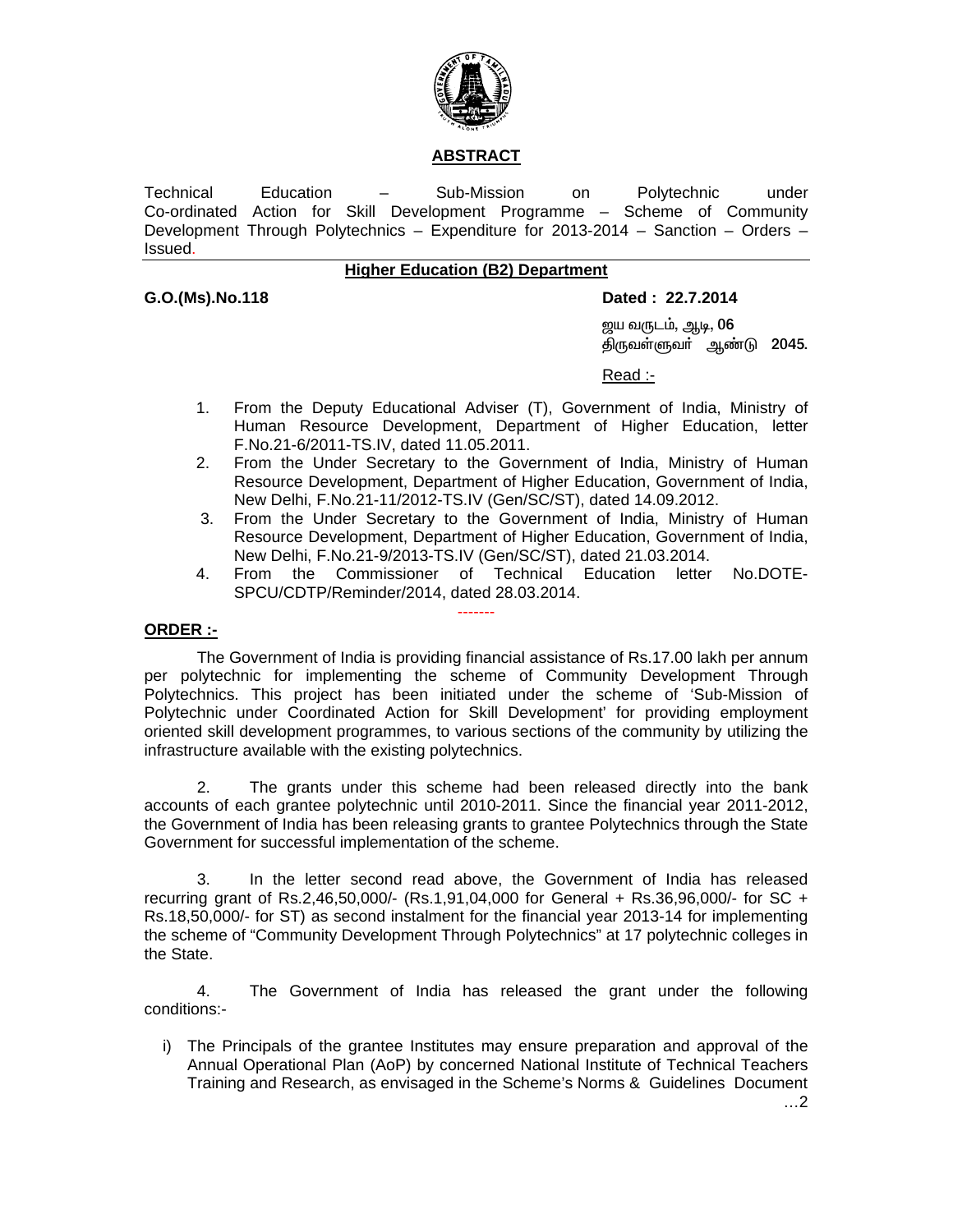and should ensure that every expenditure incurred under the Scheme is incurred only for the activities / items as per the approved AoP. The activities under the Scheme should be limited to the extent of grants-in-aid available with the grantee Institution at any given time. The grantee Institution would bear responsibility for any expenditure incurred over and above available grants / limits and Ministry would not ordinarily be liable to reimburse the same, on a routine basis, except as per rules.

- ii) The grantee Institutions shall utilize the grants released vide this sanction letter, to implement the Scheme of Community Development through Polytechnics, strictly in accordance with the Salient Features Document and other Instructions and Guidelines issued by this Ministry from time to time and shall achieve all the targets as per each Institute's approved Annual Operational Plan, as envisaged in the Scheme. Overall responsibility for Scheme's proper implementation rests with the concerned Principal of the Polytechnic. The suggested targets for the major activities of the Scheme are as follows:
	- a) Short term non-formal skill development courses 600 trainees p.a.
	- b) Technology Transfer activities 05 Technologies with at least 50 beneficiaries p.a.
	- c) Minimum 5 Technical and Support Services Camps per annum per polytechnics.
	- d) Extension Centres to be established 05 10 locations.
- iii) On completion of training courses, the Polytechnic concerned should provide necessary guidance and assistance to the Trainees for their employment/ self employment. Towards this end the programmes to be implemented under the Scheme, should be selected after careful assessment of the local needs through need assessment surveys, linkages with local industry etc.
- iv) All project staff should be engaged only as prescribed in the Scheme's Salient Features Document and the Principal of the Polytechnic must make clear to prospective contract employees at every stage of the recruitment, including in Public notices, Interview, contract etc. that the employment offered is purely temporary and under a project, approved for implementation on an annual basis.
- v) The accounts of the grantee Institutions shall be open to inspection by the sanctioning authority (or it's representative) and audit, both by the Comptroller and Auditor General of India under the provision of CAG (DPC) Act 1971 and internal audit by the Principal Accounts Office of the Ministry, whenever the Institution is called upon to do so;
- vi) The above Institutes are required to utilize the assets accumulated under the erstwhile Scheme of Community Polytechnics, to implement the new Scheme. The grantee Institution shall maintain a year wise Register of Assets, listing assets acquired with the grants released under the above mentioned Scheme, as well as assets under the old Scheme of Community Polytechnics, in the prescribed General Financial Rules, 2005 Form GFR-40 & 41. Assets acquired wholly or substantially out of the grants shall not without the prior sanction of the Government of India, be disposed, encumbered or be utilized for any purpose other than for which it is sanctioned;
- vii) The institutions shall furnish regularly, Quarterly Financial Reports, giving item-wise details of the recurring and non recurring expenditure incurred, and unspent Recurring and Non-Recurring grants available at the close of the quarter, to the concerned National Institute of Technical Teachers Training and Research (NITTTR) of their Region, within 10 days of the close of the quarter. The principal of the grantee institution will be responsible for any delay or stoppage in release of recurring grants, if eligible, in subsequent years, due to delay / failure of the Polytechnic to submit the required information, within prescribed time limits;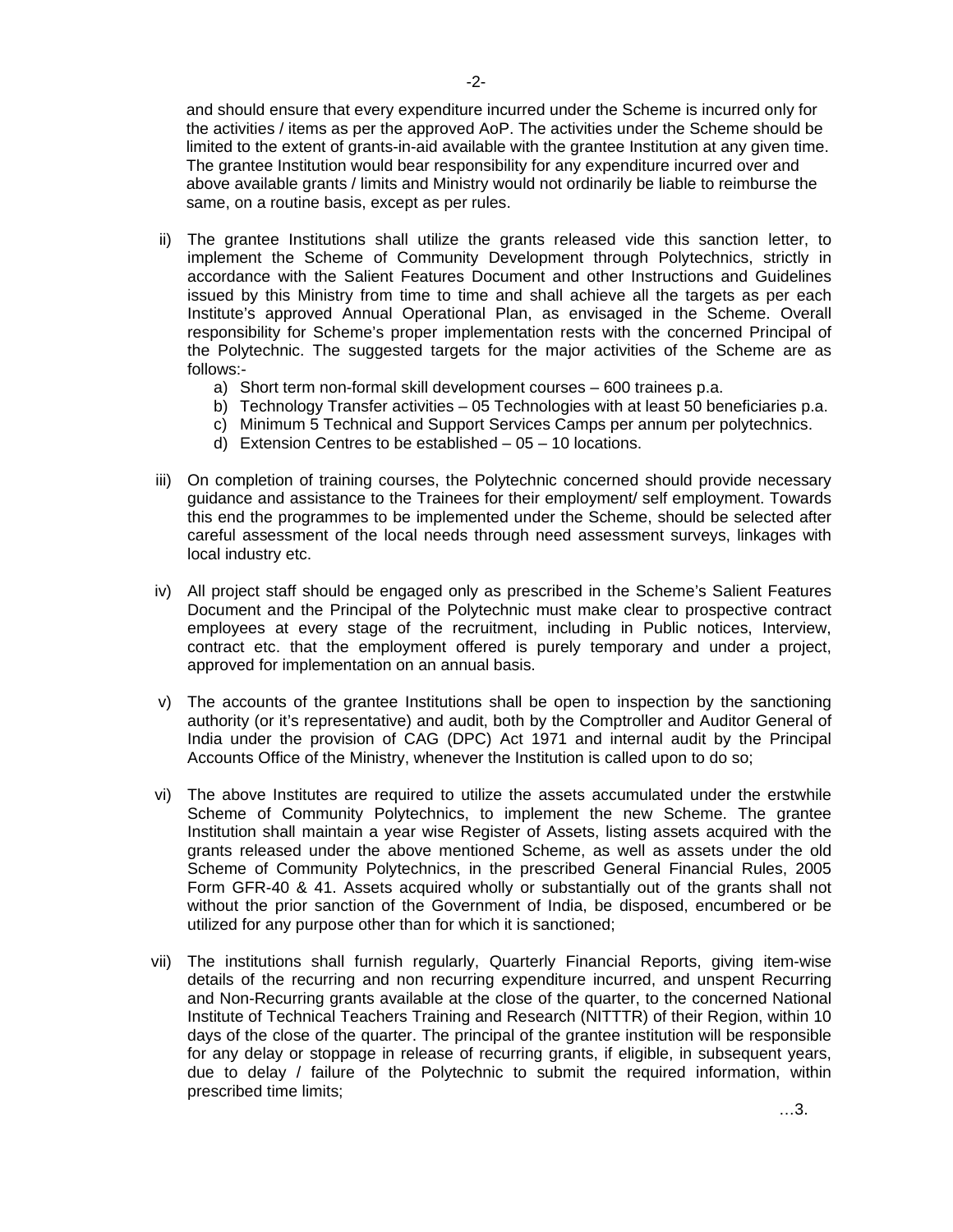- viii) The institutions shall furnish a Half-yearly Physical Progress Report, in prescribed format, on the physical progress achieved under the Scheme's activities in the previous Half-Year, to the concerned National Institute of Technical Teachers Training and Research of their Region.
- ix) Utilization Certificates for grants released in 2012-2013 will be submitted through / by the respective State/ Union Territory Governments. The Utilization Certificate issued by the State / Union Territory Government may be accompanied by the accounts and physical progress report on utilization of the grant, submitted by the concerned polytechnic (as described in Paras X & XI below). It is requested that the State Government may kindly issue/forward separate Utilization Certificate for each grantee Polytechnic, to ensure that release of grants to better performing polytechnics are not held up due to some other polytechnics not submitting Utilization Certificates on time. The State Government is required to submit the Utilization Certificate for above grant by the close of financial year (31.03.2013), as per General Financial Rules, 2005 and further recurring grant may be released only after receipt of the Utilization Certificates of previous year.
- x) The institutions shall maintain separate subsidiary accounts for the grants received under the above mentioned Scheme and each grantee shall furnish to the concerned State Government, latest by 31.03.2013, an Utilization Certificate (UC) in the prescribed form GFR-19A, supported by the Audited Statement of Accounts (SoA), in prescribed format, duly signed by the authorized auditor of the institution and countersigned by the Principal / Director of the institution, to the effect that the grant-in-aid (GIA) has been utilized for the purpose for which it was sanctioned. The grant-in-aid in respect of the next financial year, if eligible, shall be released only after the Ministry has satisfied itself, that the grantee Institution has properly utilized the grants released.
- xi) At the close of the financial year, each Grantee should also furnish an Annual Physical Achievement Report (PAR), duly signed by the Principal and to be attached with the Utilization Certificate, listing the achievements of the previous financial year, under all activities of the Scheme, including therewith, reasons for shortfall, if any, in achieving the targets prescribed in the Annual Operational Plan, and corrective action proposed;
- xii) The Principal / Director of each grantee Institution should submit, within 10 days of the close of financial year i.e.  $10<sup>th</sup>$  April 2013, a one page summary report on the estimated total expenditure in the previous financial year, and the unspent closing balance of grant available as on 31<sup>st</sup> March 2013, separately for Recurring and Non-recurring grants. This report must be communicated to the Ministry / concerned National Institute of Technical Teachers Training and Research, by Fax / Email / Post. The Principal of the grantee institution will be responsible for any delay or stoppage in release of recurring grants, if eligible, in subsequent years, due to delay / failure of the Polytechnics to submit the required information, within prescribed time limits;
- xiii) The Ministry will be at liberty to blacklist those Institutions, which do not submit the Utilization Certificate within the prescribed time, from any future grant, subsidy or other financial support from Government and also to publish a list of such Institutes on it's website;
- xiv) In future, grants will be released to the institute only after they have satisfied the Ministry that adequate provisions for representation of SCs/STs has been made in their constitution and these are being followed in equal practice in filling up of vacancies reserved for SC/ST candidates every year.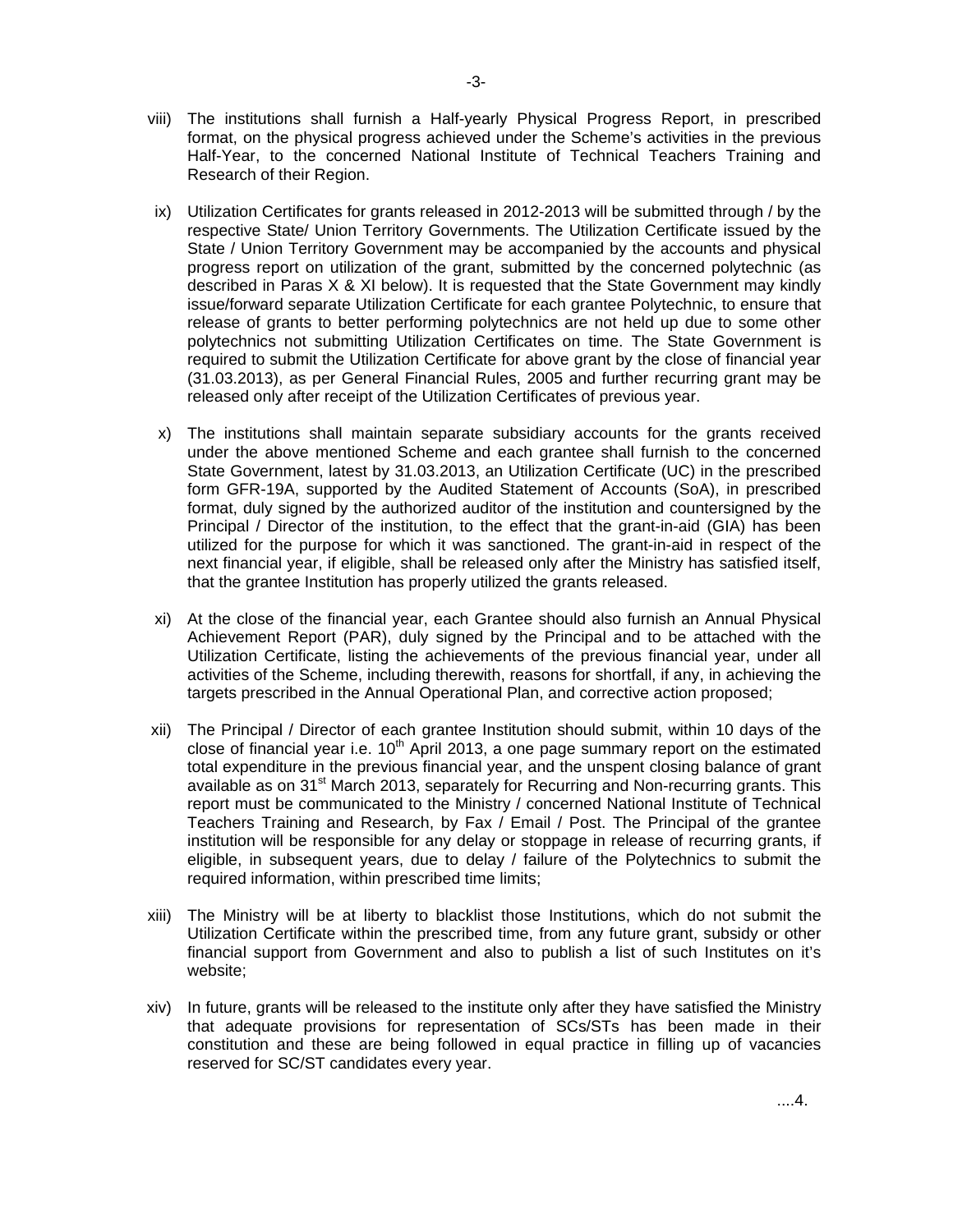xv) The organization shall fully implement Official Language Policy of the Union Government i.e. the organization shall fully comply with the Official Language Act, 1963 and Official Language (use for the official purposes of the Union) Rules, 1976 etc.

 5. The Government of India has requested the State Government to transfer the sanctioned funds to the Technical Education Department at the earliest for onward release to the Polytechnic Colleges concerned. It has also requested to make expenditure of central grants strictly as per the conditions mentioned in the sanction letter and to submit the progress report regularly.

 6. The Government after careful consideration sanction a sum of Rs.2,46,50,000/- (Rupees Two crore and forty six lakh and fifty thousand only) towards release of central assistance to the 17 Polytechnic Colleges mentioned in the Annexure to this order, for implementing the scheme of "Community Development Through Polytechnics."

 7. The expenditure sanctioned in Para 6 above shall be debited to the following heads of account:-

1) General (Rs.1,91,04,000/-)

 2203 – 00 – Technical Education – 800 Other Expenditure – Schemes in the Twelfth Five Year Plan – III Centrally Sponsored – SA Community Development Through Polytechnics under National Mission on Skill Development – 09 Grants-in-Aid – 03 Grants for Specific Schemes. (DPC 2203 00 800 SA 0936)

2) SCP (Rs.36,96,000/-)

 2203 – 00 – Technical Education – 789 Special Component Plan for Scheduled Castes – Schemes in the Twelfth Five Year Plan – III Centrally Sponsored – SA Community Development Through Polytechnics under National Mission on Skill Development – 09 Grants-in-Aid – 03 Grants for Specific Schemes. (DPC 2203 00 789 SA 0932)

3) TSP (Rs.18,50,000/-)

 2203 – 00 – Technical Education – 796 Tribal Area Sub-Plan – Schemes in the Twelfth Five Year Plan – III Centrally Sponsored – SA Community Development Through Polytechnics under National Mission on Skill Development – 09 Grants-in-Aid – 03 Grants for Specific Schemes. (DPC 2203 00 796 SA 0937)

8. Necessary additional funds will be provided in RE/FMA 2014-15, pending provision of such funds in RE/FMA 2014-15 the Commissioner of Technical Education is authorised to draw and disburse the amount sanctioned above to the 17 grantee Polytechnic Colleges mentioned in the Annexure to this order. The Commissioner of Technical Education is directed to include this item of expenditure while sending proposal for RE/FMA 2014-15. However, this expenditure will be brought to the notice of the Legislature by Specific inclusion in the Supplementary Estimate 2014-15. The Commissioner of Technical Education is requested to send necessary proposals for inclusion of the expenditure in Supplementary Estimate and in RE/FMA 2014-15.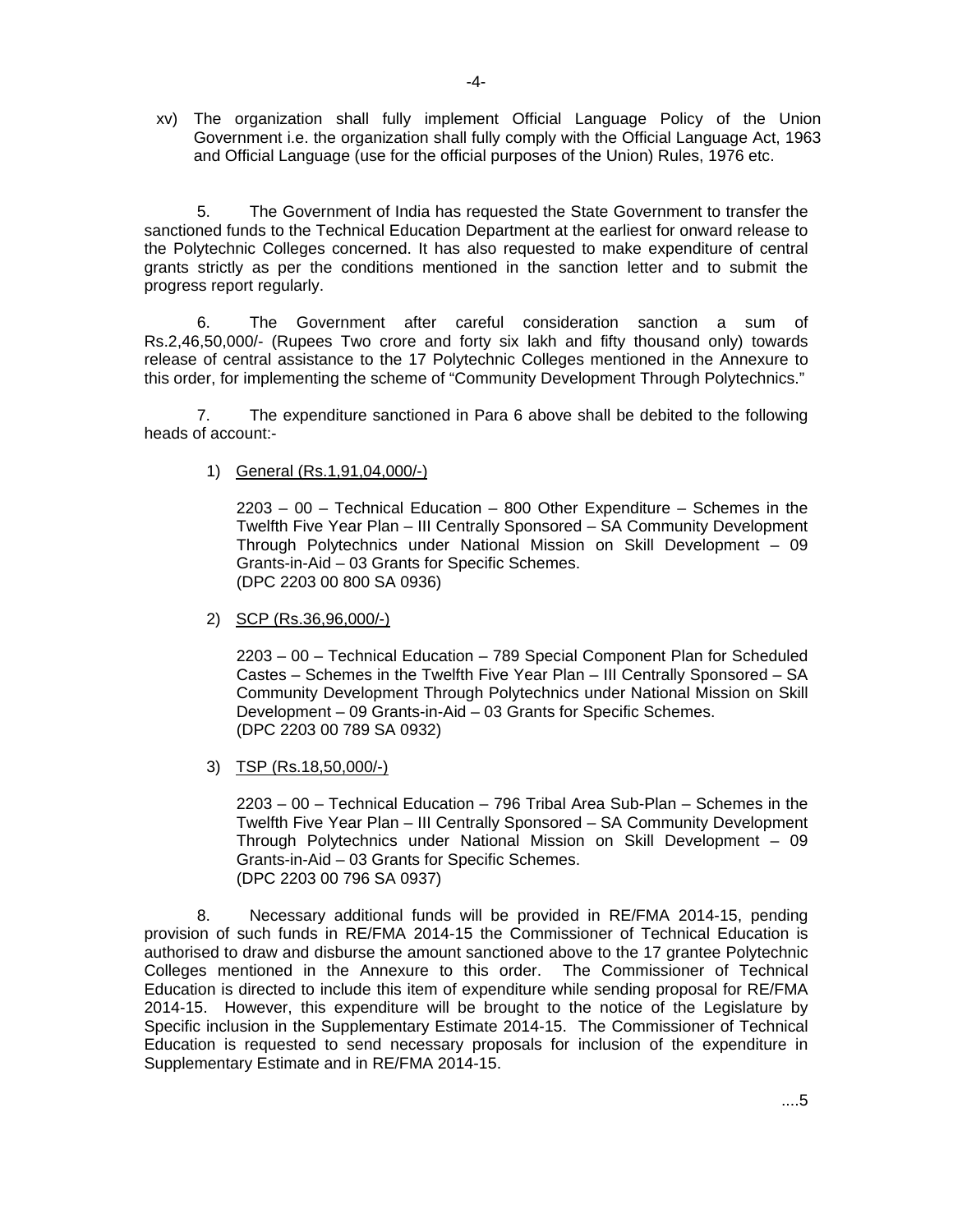9. This order issues with concurrence of Finance Department vide it's U.O.No.35652/JS(RSM)/2014, dated 16.07.2014 and ASL No.705 (Seven hundred and five).

#### (BY ORDER OF THE GOVERNOR)

#### **HEMANT KUMAR SINHA, PRINCIPAL SECRETARY TO GOVERNMENT**

To:-

The Commissioner of Technical Education, Chennai-25.

The Secretary to Government of India, MHRD, Department of Higher Education, Shastri Bhavan, New Delhi.

The Deputy Educational Adviser, MHRD, Government of India,

Department of Higher Education, Shastri Bhavan, New Delhi.

The Principals of concerned Polytechnic Colleges.

(through the Commissioner of Technical Education, Chennai.)

The Commissioner of Treasuries and Accounts, Panagal Building, Saidapet, Chennai-15.

The Accountant General, Chennai-18/35.

The Pay and Accounts Officer, Chennai-35.

The Pay and Accounts Officer, Chennai–79.

The Pay and Accounts Officer, Madurai.

The concerned District Treasury Officers.

Copy to:-

The Secretary to Chief Minister, Chennai-9.

The Principal Secretary to Government, Finance Department, Chennai-9.

The Secretary to Government, Finance (Expenditure) Department, Chennai-9.

The Special PA to Minister (Higher Education), Chennai-9.

The Special PA to Minister (Finance), Chennai-9.

The Finance (Edn-I/BG-II) Department, Chennai-9.

The Planning, Development and Special Initiatives Department, Chennai-9.

The Private Secretary to Principal Secretary to Government, Higher Education Department, Chennai-9.

National Informatics Centre, Chennai-9.

SF/SC.

//Forwarded/By Order//

Section Officer.